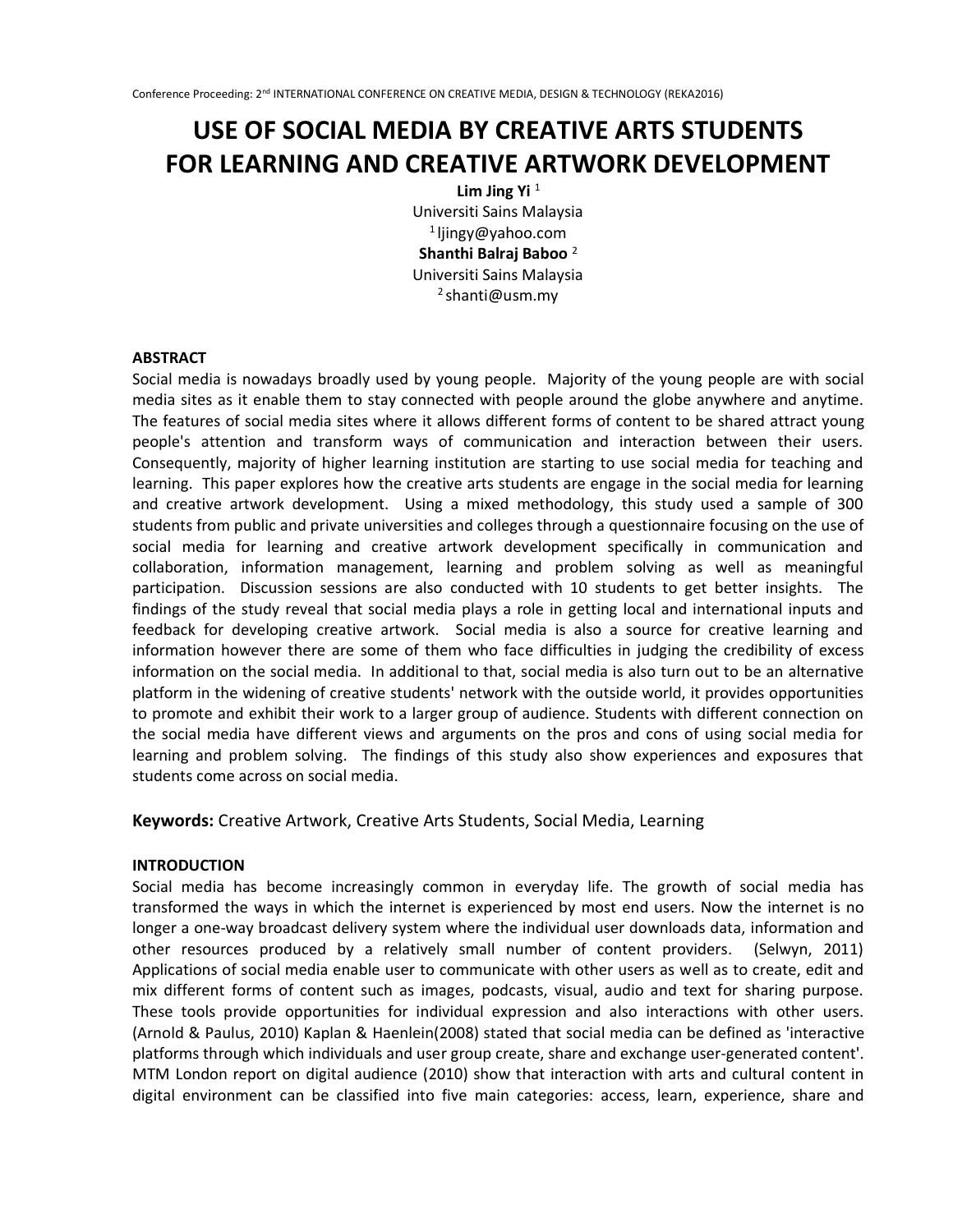Conference Proceeding: 2nd INTERNATIONAL CONFERENCE ON CREATIVE MEDIA, DESIGN & TECHNOLOGY (REKA2016)

create. As the features on social media sites keep on increasing and attract interest and attention of young people; the use of social media has also increase significantly among the students especially in higher learning institutions. Nowadays, information and knowledge are also delivered through digital forms such as eBook and online sharing. Pearce& Learmonth (2013) argue that 'Learning through digital social media can take place anywhere, inside or outside the classroom, with fellow students, their family and friends, or even the wider public'. We live in an era where 'students can potentially download and stream media whatever, wherever and whenever they like, affording great flexibility in learning experiences, and potentially de-tethering learning from the bricks and mortar university classroom'. (Thomson, Bridgstock, & Willems, 2014) Furthermore, the majority of creative art students are specifically engaged with social media sites like Facebook, Youtube, Behance, Pinterest and DeviantArt, which provide them with new platforms in sharing artworks, finding references, as well as building up connections. (Lupton, 2014; Stoeckel & Sinkinson 2013; Dabbagh & Kitsantas 2012; Ellison, Steinfield & Lampe, 2011) Social media without boundaries provides exposure to local and international artworks for learning and reference. Creative arts students are able to get feedback and discuss with the audiences about their work through social media. Those audiences who have any comments and feedback can send their views to the owner of that creative artwork at their own convenience; the technologies on social network also enable discussion in groups. The accessibility of creative artwork has become a two-way activity. (Poople, D. & Ho, S. L., 2011; MTM London, 2010; Budge, 2013; Hargittai, E. & Walejko, G, 2008) As a result, social media is not only helping them in learning, students can also get ideas and feedback to develop and further improve their own artwork. The link between students' learning and creative artwork development with social media technology is one that concerns digital competency. Digital media used in an educational context has begun to be explored and it is clear that they have some potential in this area (Rodriguez, 2011). Social media sites such as YouTube are already being effectively used in the classroom (Seo, 2012, Snelson, 2011).Haeryun Choi & Joseph M. Piro (2010) argue that using websites, search engines, digital libraries, online references, and databases to access, manage, and integrate strands of diverse data will ensure students to attain and master these resources and are able to apply these solutions to real-world problem solving. There is much research that explore the use of social media in learning settings, but there is no adequate research on creative arts learning and artworks development using social network sites. This paper offers selected preliminary findings that reveal how creative arts students engage in social media in their learning environment.

## **LITERATURE REVIEW AND THEORETICAL PERSPECTIVES**

Several studies have explored social media practices in the learning environment of students in institutions of higher learning. Beqiri (2014) argued that social media has impact on students' study related activities and has given positive influence in communication and interactivity among them. Respondents from the study agreed that social media is an effective tool for getting course-based information. They agreed that higher learning institution should use social media actively to interact and provide information for their students. The Economist Intelligence Unit Report (2008) argued that the new technology has had a significant impact on higher education learning. Technology innovation, from time to time, will change according to the way of teaching and learning in universities. These days, online learning has become a key consideration for scholars and educators around the world. The findings in the report show that a majority of the academic staffs claim that technology has brought a largely positive impact to their students. Moyle (2010) in Australian Education Review stated that technologies are largely used by students outside of school for a variety of purposes. Young people were found to create social networks based on common interests and aims. The development of technology enables students to gain and give feedbacks from parents, teachers, peers, generous experts and interested strangers. Students can also learn and practice a range of skills through online as well as gaming. Moyle argued that social networking technologies are providing new opportunities for education as it can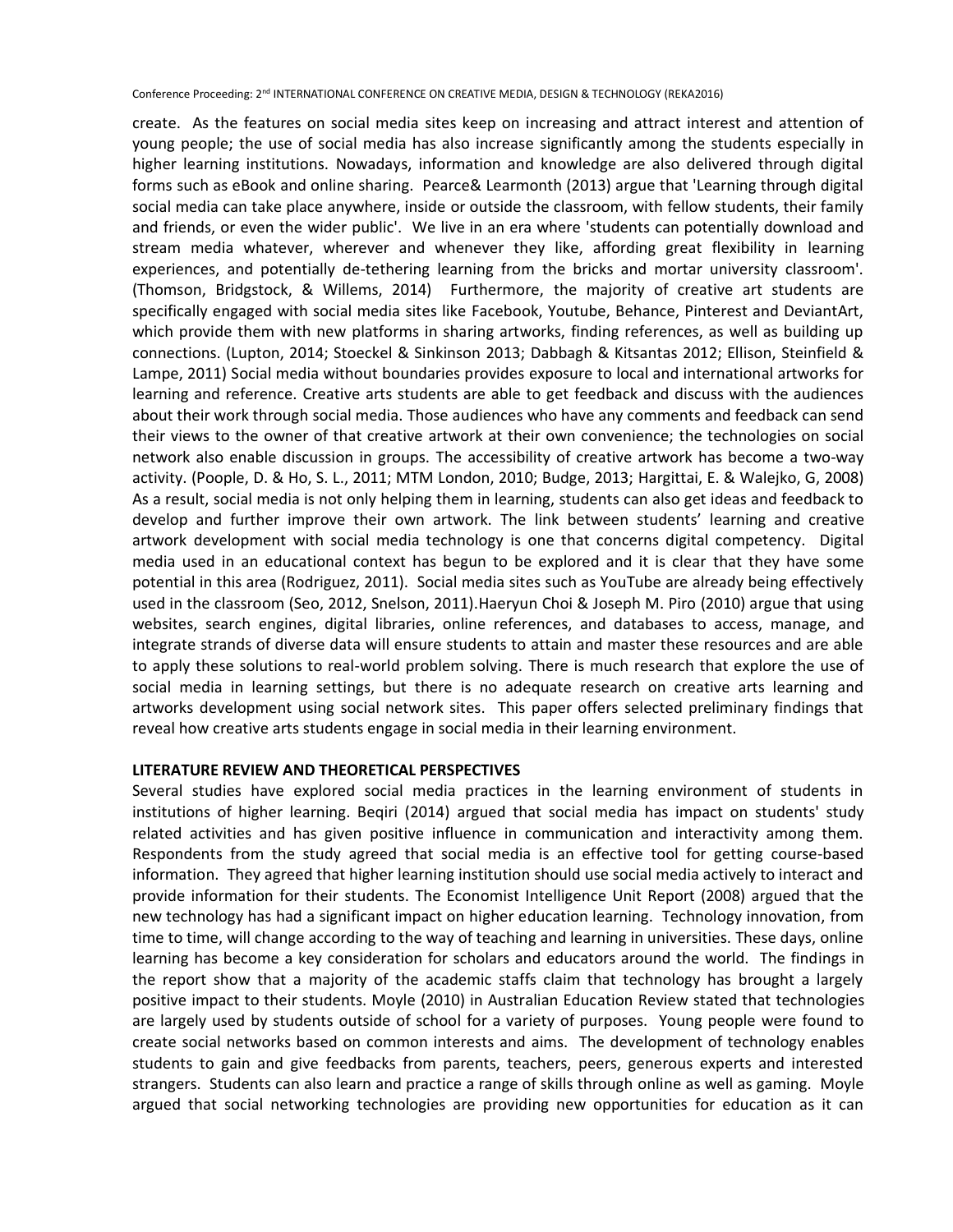Conference Proceeding: 2nd INTERNATIONAL CONFERENCE ON CREATIVE MEDIA, DESIGN & TECHNOLOGY (REKA2016)

enhance students' learning by facilitating collaboration and innovation. Nevertheless, all of these will also depend on teaching and learning approaches used by social media users. Kabilan, M. K., Ahmad, N. and Abidin, M.J.Z. (2010) argued that the number of students in higher learning institution who are using Facebook is increasing. Respondents from the study agreed that Facebook can be an online learning environment that can facilitate English language learning and enhance their confidence in English writing. Respondents also agreed that Facebook has given them motivation to communicate in English. Kabilan et al. (2010) asserted that using Facebook for learning English is feasible with the condition of having an appropriate planning as part of the educational project. Corso & Robinson (2013) in their findings highlighted social media can facilitate and enhance educational experiences. Social media was able to facilitate in students' understanding and encourage creative thinking. Social media allowed the students to choose their personal learning style based on their preferences. They also stressed that informal learning happened through peer based sharing and feedback on social media. Social media is an ideal platform for creative people as they could share their artworks there to gain recognition and to build reputation. Ralph & Ralph (2013) argued social media is a tool that will bring improvement in students' learning with different learning styles. They added that social media will increase participation and promotes greater collaboration in learning. Benefits of using social media in classrooms also included creating greater interest and increasing students' sense of responsibility towards their own study. However, to chose the correct media was one of the challenges to incorporate social media for explicating difficult or complicated concepts. Ralph & Ralph emphasised that instructors will consume more time in class preparation and also interaction if social media is incorporated in teaching and learning. Zanamwee, Rupere & Kufandirimbwa (2013) looked at the use of social networking technologies in higher education through the perspectives of learners in Zimbabwe University. They argued that students are highly connected to social networking sites for social activities and education purposes. The findings also indicated that students feel comfortable and convenience to have group discussion through social media for their assignments. Improvement in learners' technology proficiency, enhanced learners' social skills and helping learners to communicate in new ways with new people are identified as the three top listed benefits for using social media in higher learning institutions. The research also argued that the use of social media has improved learner's technology proficiency and research skills. A summary review of literature above on social media in learning settings reveals several themes that are of significance like interactive communication and collaborative learning, information management, and learning in higher learning institution. Much of this research centers on digital competency but does not address the digital competency related to creative arts students that explores the use of social media for creative arts learning and creative artwork development. This paper draws largely from the works of Ala-Mutka to give insights to students' practices on social media in institutions of higher learning in Penang. Selected findings of a bigger study that aims to look at social media practices of creative arts students is presented in this paper. It is important to explore how the creative art students engage with the social media for learning and how the social media can assist them in artworks development. *In this paper, findings on perspective of creative arts students on their own advanced skills and knowledge is presented.* There are several models that can examine digital competencies in social media practices. Researchers have different views and definition on the concept of digital literacy, however majority of their studies relate to knowledge, skills and attitude. Gilsterin 1997 insisted that the ability in interpreting the information involve basic thinking skills and core competences, without which, a person could not perform tasks effectively in an interactive environment. The term of digital literacy now includes many sets of specific skills and competencies needed for searching, finding, evaluating and handling of information in computerized form (Shopova, 2014). European Commission (2007) defined digital competency as the involvement of confident and critical use of technology for work, leisure and communication. This includes the basic skills in using computers to retrieve, assess, store, produce, present and exchange information, and to communicate and participate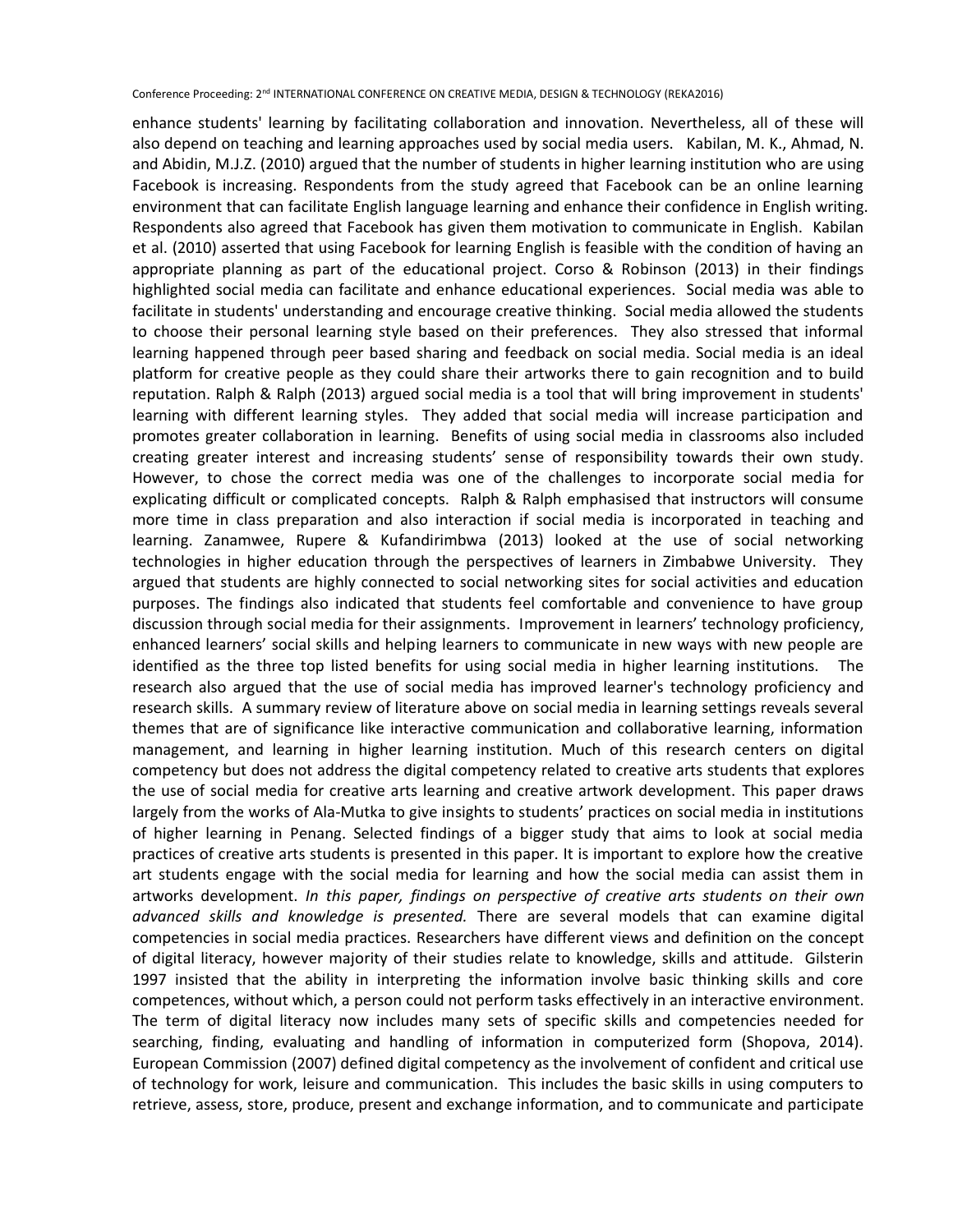in collaborative networks via the internet. The model offered by Ala-Mutka (2011) is important and instructive to the present study as it centers on the aspects and elements of digital competence. Ala-Mutka proposed a conceptual model of digital competence which covers three main areas:

- 1. Instrumental knowledge and skills for operational and medium related media usage
- 2. Advanced skills and knowledge for communication and collaboration, information management, learning and problem solving and meaningful participation.
- 3. Strategic skills for attitudes that foster intercultural, critical, creative, responsible and autonomous involvement.

The different indicators encompassed in this model are as follows:

**Table 1:** Digital Competence Conceptual Framework (Ala-Mutka, 2011)



# **Project Design**

This study is based on a sample of 300 students consisting of Arts students (design, graphic, new media, product), Communication students (journalism, broadcasting, public relations, advertising, corporate communication) and Music Studies in public and private universities and colleges. Using a mixed methodology, the study explores the use of social media for learning and creative artwork development through social media from the perspectives of creative arts students specifically in communication and collaboration, information management, learning and problem-solving as well as meaningful participation. A total number of 10 students were interviewed to generate rich insights about the use of social media in learning environment. The fieldwork for data collection for this study was carried out between October 2013 to July 2014.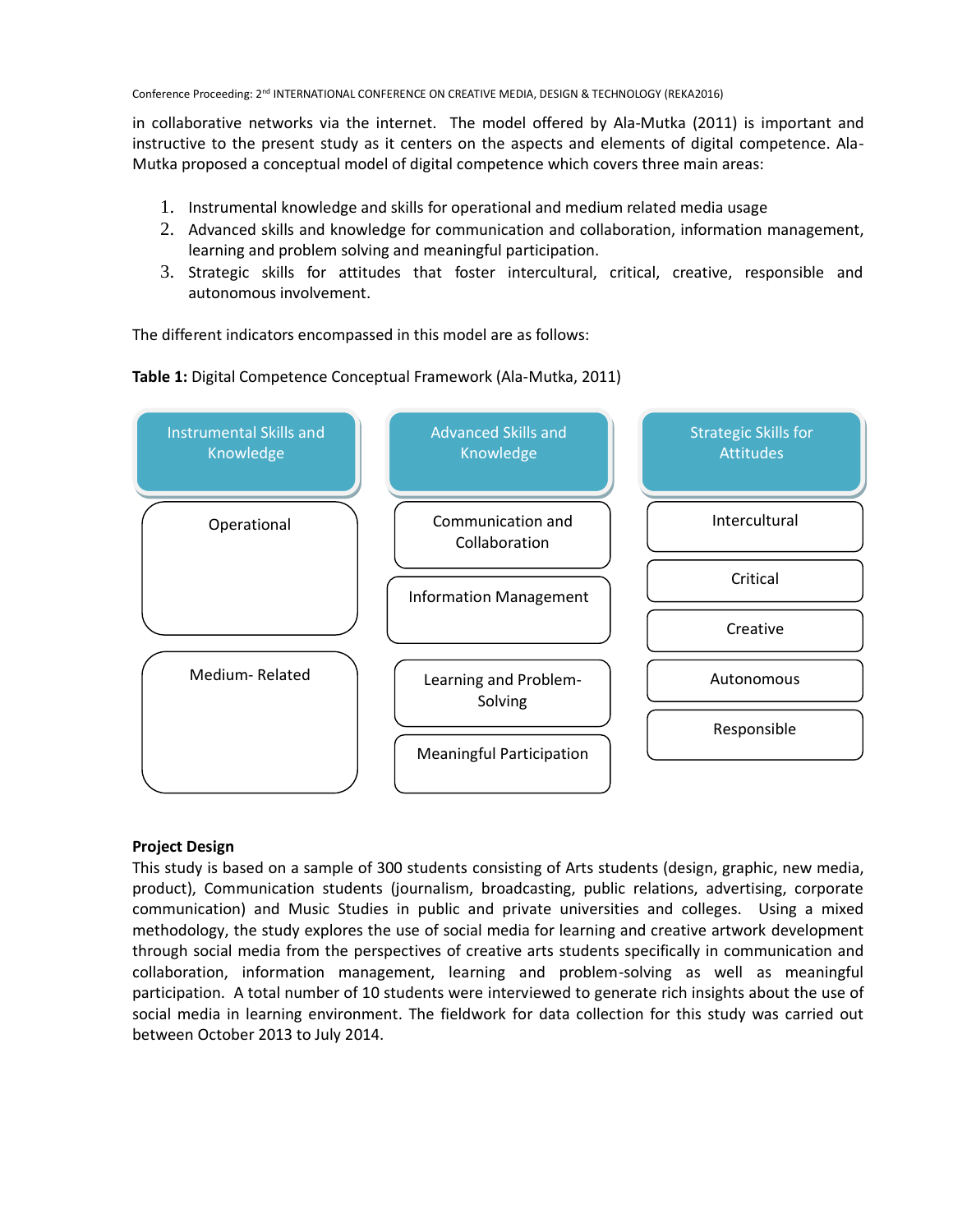Conference Proceeding: 2<sup>nd</sup> INTERNATIONAL CONFERENCE ON CREATIVE MEDIA, DESIGN & TECHNOLOGY (REKA2016)

## **Advanced Skills and Knowledge on Using Social Media**

As seen in Table 2, generally, majority of the creative arts students (68.3%) stated that they get helpful comments for their creative projects from their contact on social media. 52% of them agreed that they look for comments from creative professionals or designers from all over the world through social media. Nearly 50.7% of them agreed that for creative artworks improvement, they have joined creative groups on social media.

|    | <b>Communication and Collaboration</b>                      | Strongly        | <b>Disagree</b> | Agree  | Strongly |
|----|-------------------------------------------------------------|-----------------|-----------------|--------|----------|
|    |                                                             | <b>Disagree</b> |                 |        | Agree    |
|    |                                                             | (%)             | (%)             | $(\%)$ | (%)      |
| 1. | get helpful comments for my creative projects from my       | 2.0             | 17.3            | 68.3   | 12.3     |
|    | contacts on social media.                                   |                 |                 |        |          |
| 2. | I look for comments from creative professionals/designers   | 1.0             | 30.0            | 52.0   | 17.0     |
|    | from all over the world.                                    |                 |                 |        |          |
| 3. | I have joined creative groups on social media to improve my | 4.0             | 31.7            | 50.7   | 13.7     |
|    | creative work.                                              |                 |                 |        |          |

Table 2: Skills and knowledge on communication and collaboration

Data attained shows 76.3% students agreed and 12.3% students strongly agreed that they are able to locate creative artwork information on social media that are relevant to their own projects (see Table 3). With regard to the number of students who are able to organise creative artwork information on social media that are relevant to their own projects, only 7.7% of students disagreed with this statement while 70.7% of them agreed with it. To look for creative artwork information, about 66.7% of students in this study stated that they are able to choose suitable websites or search systems.

|    | <b>Information Management</b>                             | Strongly        | <b>Disagree</b> | Agree  | Strongly |
|----|-----------------------------------------------------------|-----------------|-----------------|--------|----------|
|    |                                                           | <b>Disagree</b> |                 |        | Agree    |
|    |                                                           | $(\%)$          | (%)             | $(\%)$ | (%)      |
| 4. | am able to locate creative artwork info on social media   | 1.0             | 10.3            | 76.3   | 12.3     |
|    | that are relevant to my projects.                         |                 |                 |        |          |
| 5. | am able to organise creative artwork info on social media | 0.7             | 18.7            | 70.7   | 10.0     |
|    | that are relevant to my projects.                         |                 |                 |        |          |
| 6. | am able to choose suitable websites/search systems to     | 0               | 7.7             | 66.7   | 25.7     |
|    | seek for creative artwork information.                    |                 |                 |        |          |

Table 3: Skills and knowledge on information management

About 73.3% of students agreed that they gather relevant feedback to improve their creative projects; 14.3% of students strongly agreed with that statement. Many of the students (76%) in this study agreed that they are able to determine learning goals, plan and use social media to carry out their creative projects. When the students come across difficulties in their creative projects, 66.3% of them agreed that they use social media to find solutions. (see Table 4)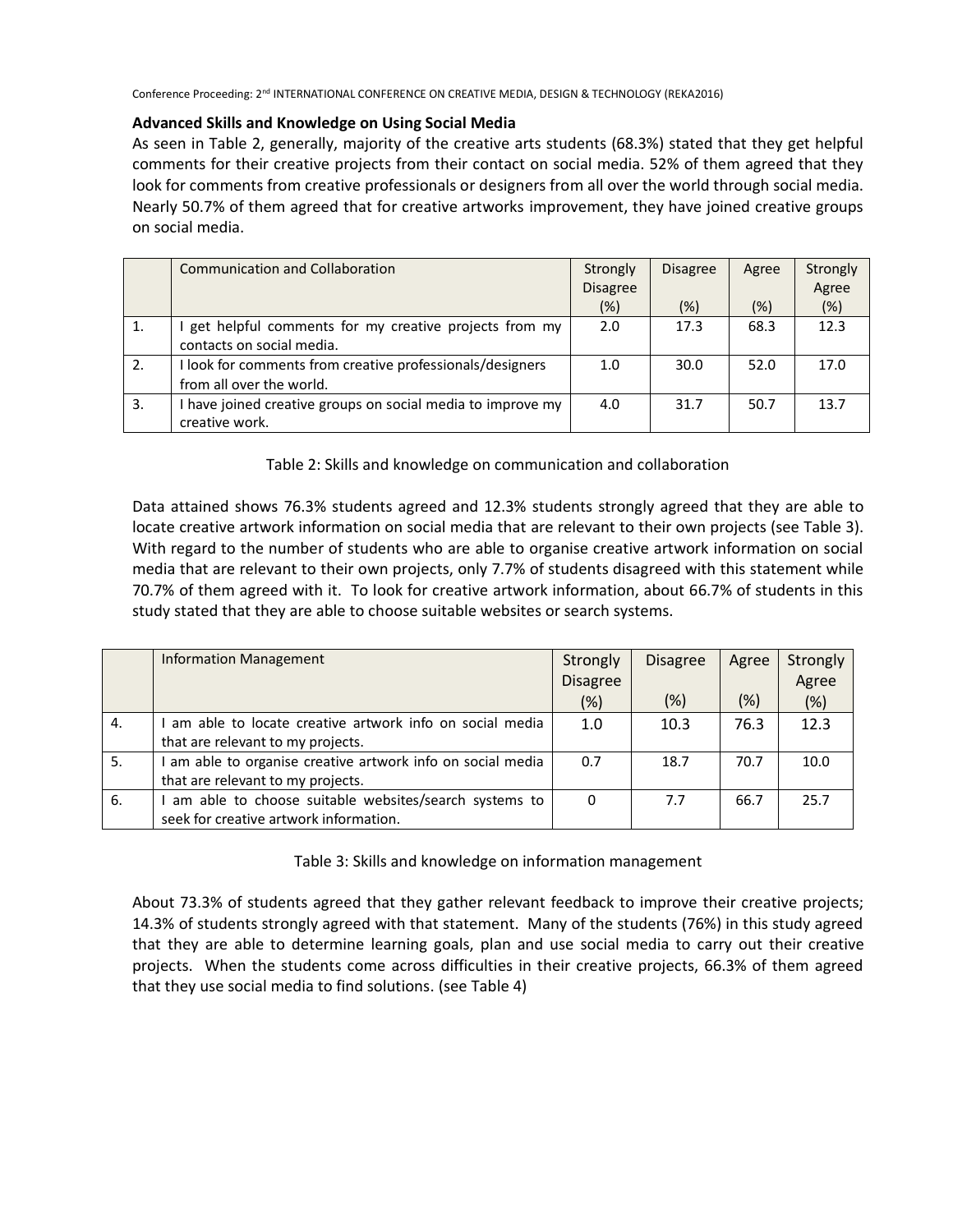Conference Proceeding: 2<sup>nd</sup> INTERNATIONAL CONFERENCE ON CREATIVE MEDIA, DESIGN & TECHNOLOGY (REKA2016)

|    | Learning and Problem-Solving                             | Strongly        | <b>Disagree</b> | Agree  | Strongly |
|----|----------------------------------------------------------|-----------------|-----------------|--------|----------|
|    |                                                          | <b>Disagree</b> |                 |        | Agree    |
|    |                                                          | (%)             | $(\%)$          | $(\%)$ | (%)      |
| 7. | gather relevant feedback to improve my creative project. | 0.3             | 12.0            | 73.3   | 14.3     |
| 8. | am able to determine learning goals, plan & use social   | 0.3             | 10.3            | 76.0   | 13.3     |
|    | media to carry out my creative projects.                 |                 |                 |        |          |
| 9. | face<br>use social media to find solutions whenever      | 0.7             | 10.7            | 66.3   | 22.3     |
|    | difficulties in my creative projects.                    |                 |                 |        |          |

## Table 4: Skills and knowledge on learning and problem-solving

Findings reveal that 63% students agreed that they are able to collaborate with others on social media to complete their creative project. To look for opportunities for project exhibition, 12.3% of students strongly agreed that they are able to locate national and international opportunities through social media. Apart from that, 66.7% students agreed that they are able to use social media to promote their creative artwork in order to create an impact on the society. Meanwhile, 13.3% students disagreed on this.

|     | <b>Meaningful Participation</b>                           | Strongly        | <b>Disagree</b> | Agree | Strongly |
|-----|-----------------------------------------------------------|-----------------|-----------------|-------|----------|
|     |                                                           | <b>Disagree</b> |                 |       | Agree    |
|     |                                                           | (%)             | (%)             | (%)   | (%)      |
| 10. | am able to collaborate with others on social media to     | 0.3             | 20.3            | 63.0  | 16.3     |
|     | complete my creative project.                             |                 |                 |       |          |
| 11. | am able to locate national & international opportunities  | 0.3             | 30.3            | 57.0  | 12.3     |
|     | that allow me to exhibit my project through social media. |                 |                 |       |          |
| 12. | am able to use social media to promote my creative        | 0.7             | 13.3            | 66.7  | 19.3     |
|     | artwork in order to create impact on society.             |                 |                 |       |          |

# **Table 5: Skills and knowledge on meaningful participation**

# **DISCUSSIONS FINDINGS**

# **Interaction on social media for creative project**

Majority of the students have posted their work and created groups for their projects on social media, however they have very different experiences and view on how helpful is the interaction on social media for creative projects. Some of the students think that the interaction is helpful while some think that the interaction does not help much. One of the respondents stated:

*I think that is not really helpful because usually they will only give you comments after you develop the whole project… at that moment, you will not be able to make much changes. The only thing is you can keep it for the next project… However, it will not be the main factor for improvement too.*

Meanwhile, another respondent stated:

*I have a group of photographers or I should say few groups that I actually involve in working with them, we go out and shooting together, we work together and there are a lot of things they are discussing in Facebook and social media. I think this is a*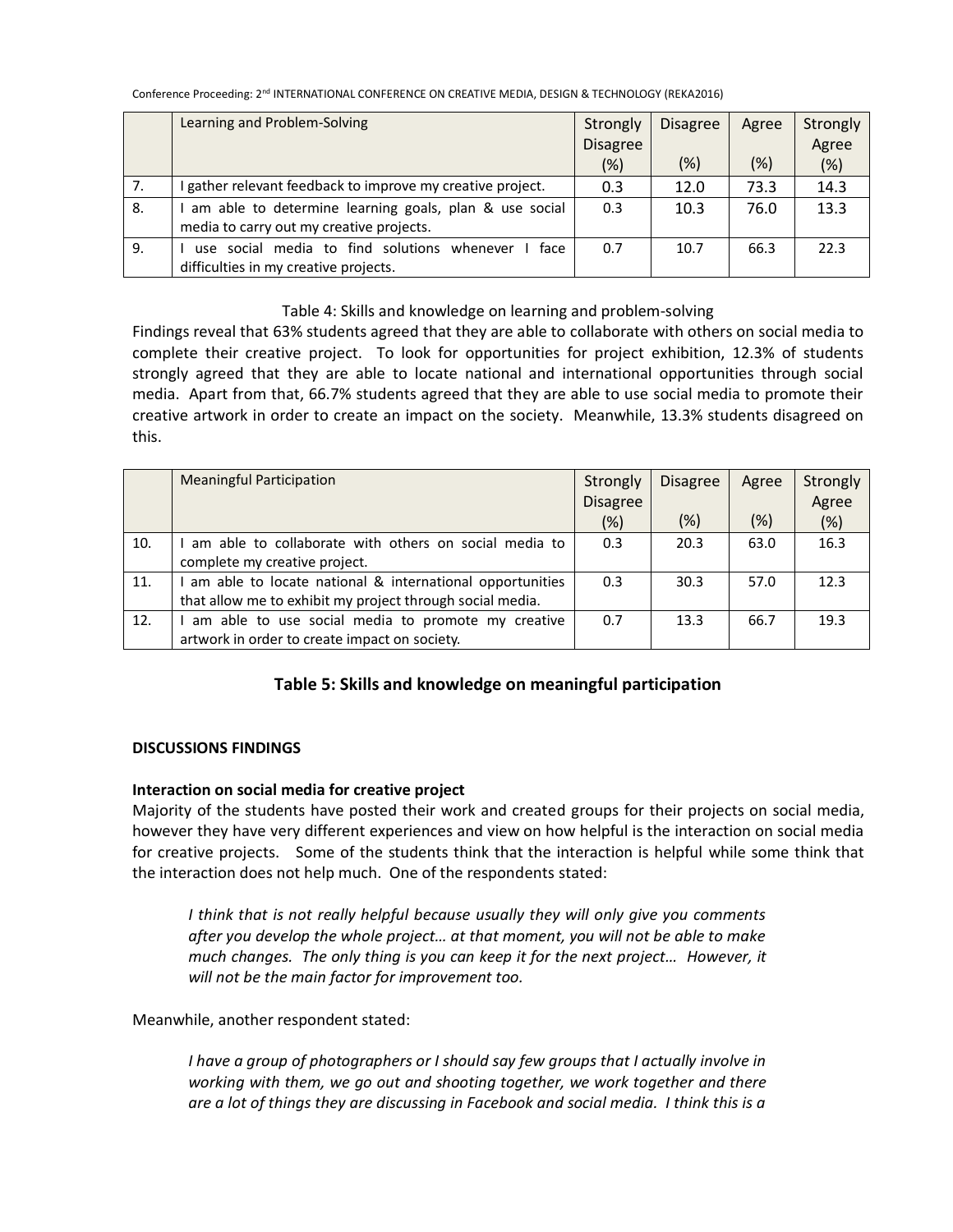*good way of interaction. A lot of meetings and photo shoots we actually arrange through Facebook.*

There are also students who believe that social media is a good platform for them to have more interaction and getting feedback. One of the male respondent commented as follow:

*The thing is that people don't actually have the time to… aaa… attend to me especially the lecturers who are always busy with their work. I found out that sharing these on the social media will make them able to look at it on their own leisure time. Whenever they have the time and…aaa… because… aaa… I was in several universities before, I was in UiTM before and also I have some contact in The One Academy, and… even some lecturers from other universities and they are very helpful in my design career.*

Students who are using social media for creative project development also tend to get meaningful feedbacks. However, they feel that not all of the feedbacks and interaction are helpful for their project. One of the respondents noted:

*For me, I like discussion but it also depends on what kind of feedback they have given to me. If they just wrote a 'good' there, then I seriously don't know what I can do from that. If they give me a very detail of comment, then seriously I feel very thankful.* 

Meanwhile, there are also students who feel that there are restrictions and difficulties when it comes to interaction on social media for getting feedback and comments. It depends on who they are connected to and the relationship between them and their contact on the social media. Part of the students commented as below:

*Maybe… they just share some partial of what they have. But could be because I look for them for too sudden also.* I don't really... not based on the friend *relationship, then maybe like I approach to you as a stranger, then maybe you feel like…oh… this is stranger. So what should I share everything I know.* 

*Sometimes the way we speak and write is different and sometimes I can't get what they meant. They don't express well and I do not know what they are trying to tell also.* 

*However not everyone on the social media will be willing to help also. But still as I said, the chances of getting to them is at least higher. But if you say about future plan, I don't see anyone who are being helpful in this.* 

Students have very different views for the feedback from different groups of people. Some of them think that professionals' view are more helpful in developing their creative artwork; some of them think that people from the same industry will know their work better and therefore able to provide better guidance for changes and improvement. While there are also some students who think that views and feedback from those who have a different background are equally important for improvement and development purposes. One of the students stated below: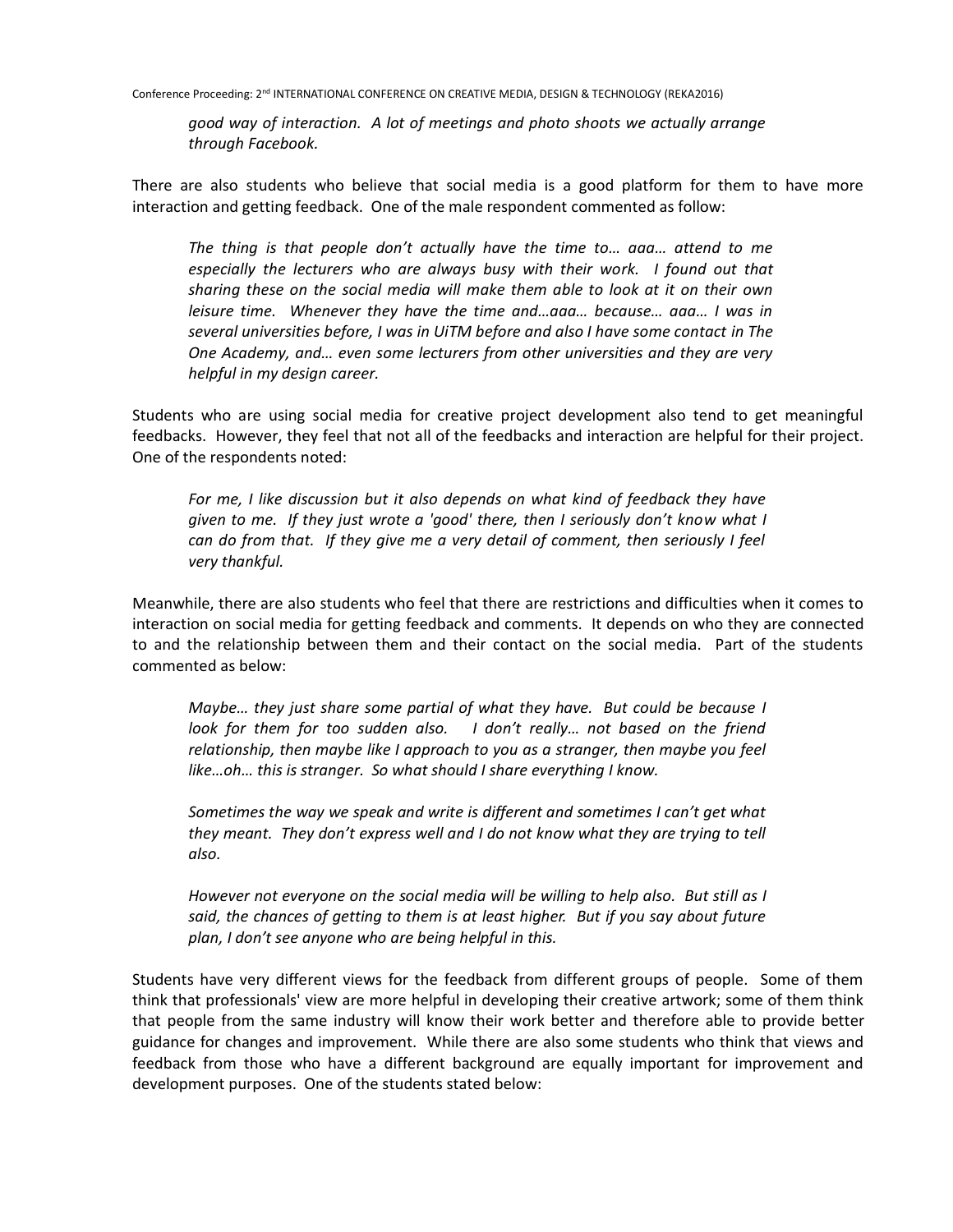*I think the professional groups always give the helpful comments where else those which are from friends might not be so helpful because some of them are not able to understand the real situation of difficulties face by the artist. But the master students… they know because they have experienced all these.* 

Another student who claimed that feedbacks from people of different background are also important stated below:

*I prefer feedback of students from different background because some other designers might know what you are doing because same mind…some concept… they know. But student from other courses they never learn about this. When you put something in …for example, when you design and you put in the concept, some might not understand and some will understand. Sometimes things which are simple will make people understand it easily. So I wanted to see how the… audience reacts.*

While a lot of us think that social media is a place where we can get connected to a lot of people, some of the students view it differently when they were asked if the social media allows them to get connected and benefits them in developing their artwork. Majority of the students are only connected and getting feedback for creative artwork from their own friends, course mates, friends who are taking the same course in other institutions, friends of whom they know in person from the creative industry, and lecturers. They also have some connections that never interact with them on social media. Based on their experiences, professionals and designers especially international experts are slightly hard to be connected through social media. According to one of the students:

*The problem is those who are really great in the creative field, usually they are not that attach to social media. The other way is… after you work as an intern in the company and then only you get connected with them. There is no way for you to just search and get connected with them through the social media. Meaning you have to know them in person first.* 

Another student commented:

*I try to approach designers from Hong Kong and Taiwan but they didn't reply to me so I just give up.* 

One of the respondents who is disappointed for not getting any interaction and feedback from his contact stated:

*We are connected to so many people but none of them response to us so what can we do. We are connected but no interaction.* 

However, there are also students who manage to get feedback and knowledge sharing with international contacts. According to that student, participation in international level events provided a chance to get international contacts and interact with them.

*…because I do get a lot of international feedback as well. And also for an example, when I take photo for Georgetown festival last year, I posted up the pictures and*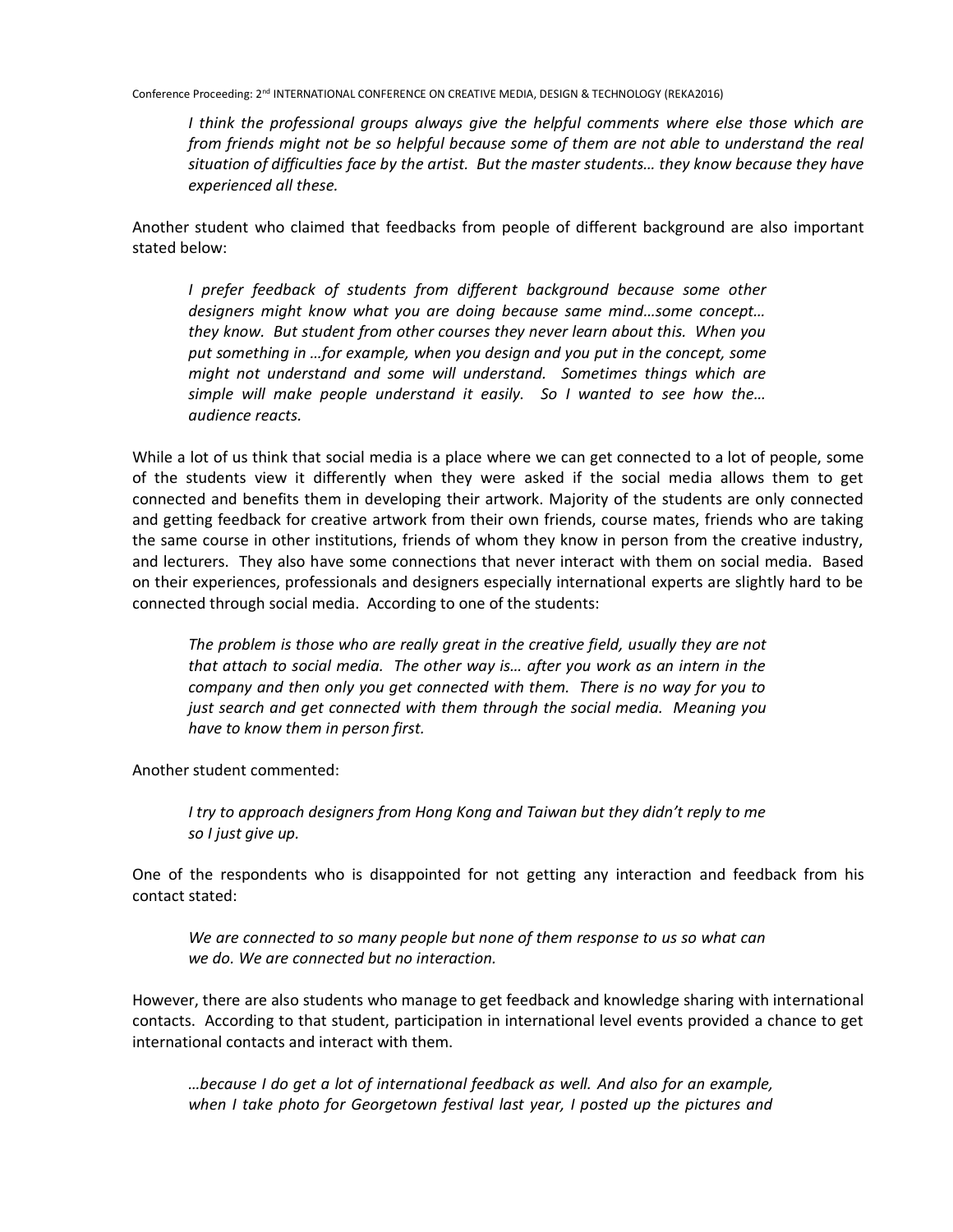*then I add some caption and description for the photo and I can see people are happy and they get to know some information through my photo as well. So I can see that people are also using the social media as a platform to search and get information, even a photo can give some info.* 

Apart from all of the above, it is also important for the students to decide on which social network site should they post their artwork or questions for communication and interaction. One of the students stated, different social network site will provide a different impact on this.

*For Facebook, then it is more on your own circle of friends only. For Behance… I can interact with other artists. You won't have that kind of limitation like only those whom you know and also those who are also students, at the same level with you. Behance can helps to get comments and interaction with more people around the world. It can be anyone.* 

## **Information Management**

Majority of the students share and receive information through social media. When students found information that they think is useful for themselves and will be helpful and will be an inspiration for their friends, they will share the information on social media. However, there are also students who prefer to share creative related information only in groups created for creative learning and sharing. One of the male respondents stated:

*I share a lot of impressive artwork and also a lot of tutorial with my art and design friends. Skills, with my fellow arts industry people especially those who are from the*  same institution and I think this benefits everyone. For those which I think will *benefit everyone then I will share it out publicly. Usually I will share a lot of things but for those which are specifically for graphic designers, I would just share in the circle of the group.* 

In terms of creative related information on social media, majority of the students share tutorial videos that they feel will be helpful for their friends to learn some new skills. One of the students stated he hardly see in-depth information on tools, products, and software.

*I don't receive much information but I do share some information. If it is something related to creative artwork I will only share twice or slightly more than that in a week. I think people don't really share much on these information like tools, product and creative related info on the social media. Usually they just show their artwork.* 

They felt that information which they found on social media for creative artwork development purpose were not highly reliable. A few of the students claimed that they need to test out the technical information shared on social media; compare or even filter the information found before they can apply them to their own work. Some of the students stated that they will always crosscheck on different websites and also with experts in the industry for information found. Meanwhile one of the respondents felt that it is irresponsible to share the information without checking its authenticity: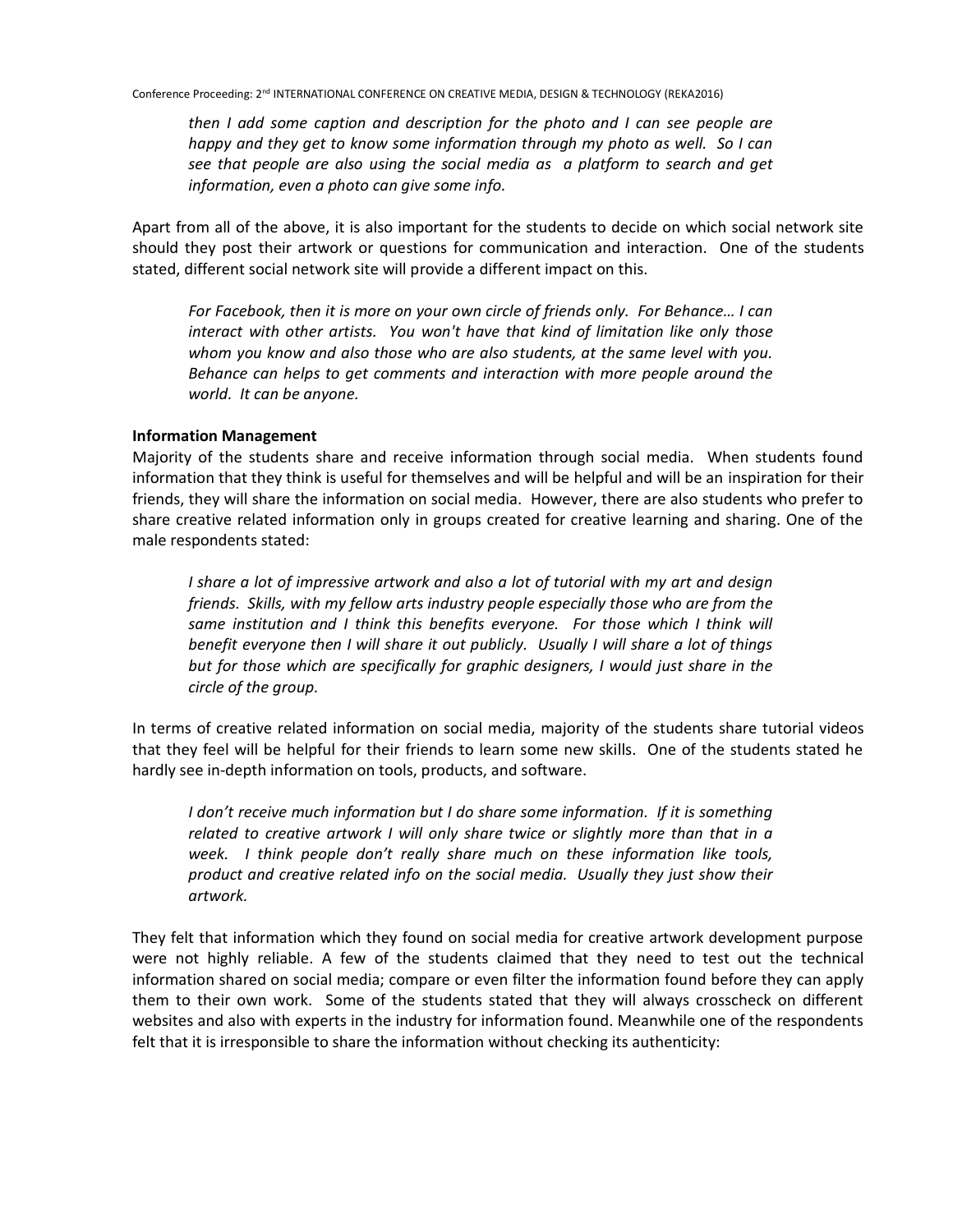*I think only 60% of the information on the social media is reliable... A lot of people just share it due to the rest are also sharing it, and then everybody is circulating the same thing without knowing whether it is right or not. I think this is not right.* 

Another student noted the following:

*I think if you want to use that information, then you have to search more and make a comparison and see which is more reliable.* 

The qualitative data reveals that students do not rely much on the information or resources found on social media for specific creative artwork development. Social media is where they are getting information from what their friends shared. The information could be something related to what their contacts are doing and might not be relevant to what the respondents are doing. However, it could be an extra knowledge or information for their future creative artwork references. One of the students stated that there is no information to be found on social media, social media is just a place to get connected unless you post your questions there and let your contacts share or find the information for you. His comment is as follows:

*How can you search for information there? It is more on you get connected and then you post up the questions and then you wait for an answer.* 

Another student felt that information found from different sources or connection on social media can be different and this creates confusion. She commented:

*Sometimes… too many artist and of course most of them will have their own philosophy. Aaa… Because… for example, this person says yes and I thought that what I am doing is correct but when I come across another artist, I will get the opposite view. Then…haiks…*

Nevertheless, there are also students who strongly think that the information found can be very helpful to make their work a better one. One of the students stated information or resources found on social media can be a guideline for his creative artwork.

*I saw some quotes before… 'Creativity is to take an idea from someone else and evolve it to something better'. Meaning I look at somebody work and then look for tutorial as well, and then I will improve it in a way, combine and improve, improve from what they have, or even from the knowledge I have gathered*

## **Learning and problem solving**

Students have different views on how helpful social media can be in solving their creative artwork problem. One of the students think that social media will be somehow helpful in this matter; however using the messenger to reach their contacts for the solution will be much more efficient. Some students feel that social media is helpful in problem solving especially for group work. Through the discussions and sharing of findings of group members, they will come across different views and references to get a better solution. Another student experience a situation where he seek for help to solve the problem he faced by posting a question on his social media however none of his contact has given any feedback to him. Some of the respondents think that it is more efficient to get their problem solved if they can see the correct person face to face; demonstrate and show them what are the proper steps will be much easier compared to asking for help on social media.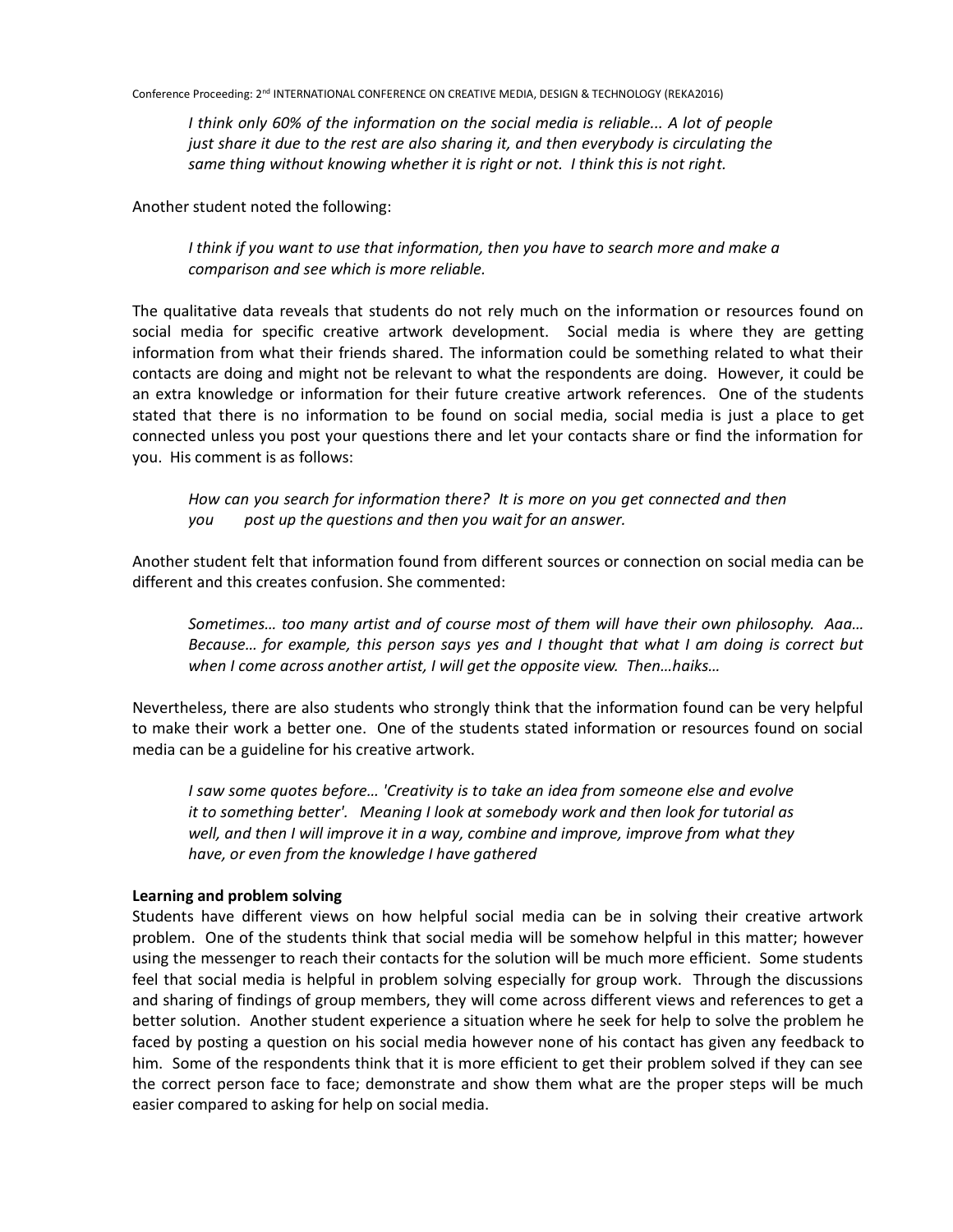Part of the students commented as below:

Last time I am doing Web and I have to do some coding and I have problem with that. I created something and something else comes out and… I shot my questions to the group but then nobody reply me.

*You have to post up the questions and then wait for the right person to response. The other option is you have to private message those whom you think will be able to help you such as students, lecturers, experts of the field. It takes some time for you to get to the person and discuss face to face. However, social media is anywhere and anytime.* 

*One of the girls feel that social media is only somehow helpful in solving minor problems. She commented:*

If you are talking about posting the problems you have and posting it on social media, usually those are minor problems, not the major one.

One of the respondents also reported that he has difficulties in getting his problems solved through social media due to the difficulties in explaining his problem using text.

*If you need to discuss in details then of course face to face is better. Usually when we do the discussion on social media, we have to express through text and I think for me there is a limitation, I have to type everything and the other problem is I am struggling in expressing myself.* 

*As for learning, respondents feel that post or sharing from other social media users had given them knowledge, skills and ideas.* 

For learning.... the people, designers those who share the information, I often follow their updates and they are being so helpful in putting up information, links and also other sources that are helpful in my learning stuff.

Majority of the students claimed that they compared the content or information found on social media. Findings reveal that most of the students lack skill in verifying authoritative and non-authoritative content. They are only concern if the information is reliable or not. For most of the students, they think that comparing the content they found from different sites is one of the ways to judge the reliability. There are also students who think information that were found on certain 'reliable websites' such as Youtube are considered as reliable and trustworthy. Most of the time, the students judge the reliability of the content based on their very personal judgment. One of students recorded that:

*I think it is important for us to look at the source of the information. For example, those who shared it is like aaaa… primary school kids like my cousins, then you have to think twice. But if it is from those like…. lecturers, then of course I feel that the reliability is higher then.*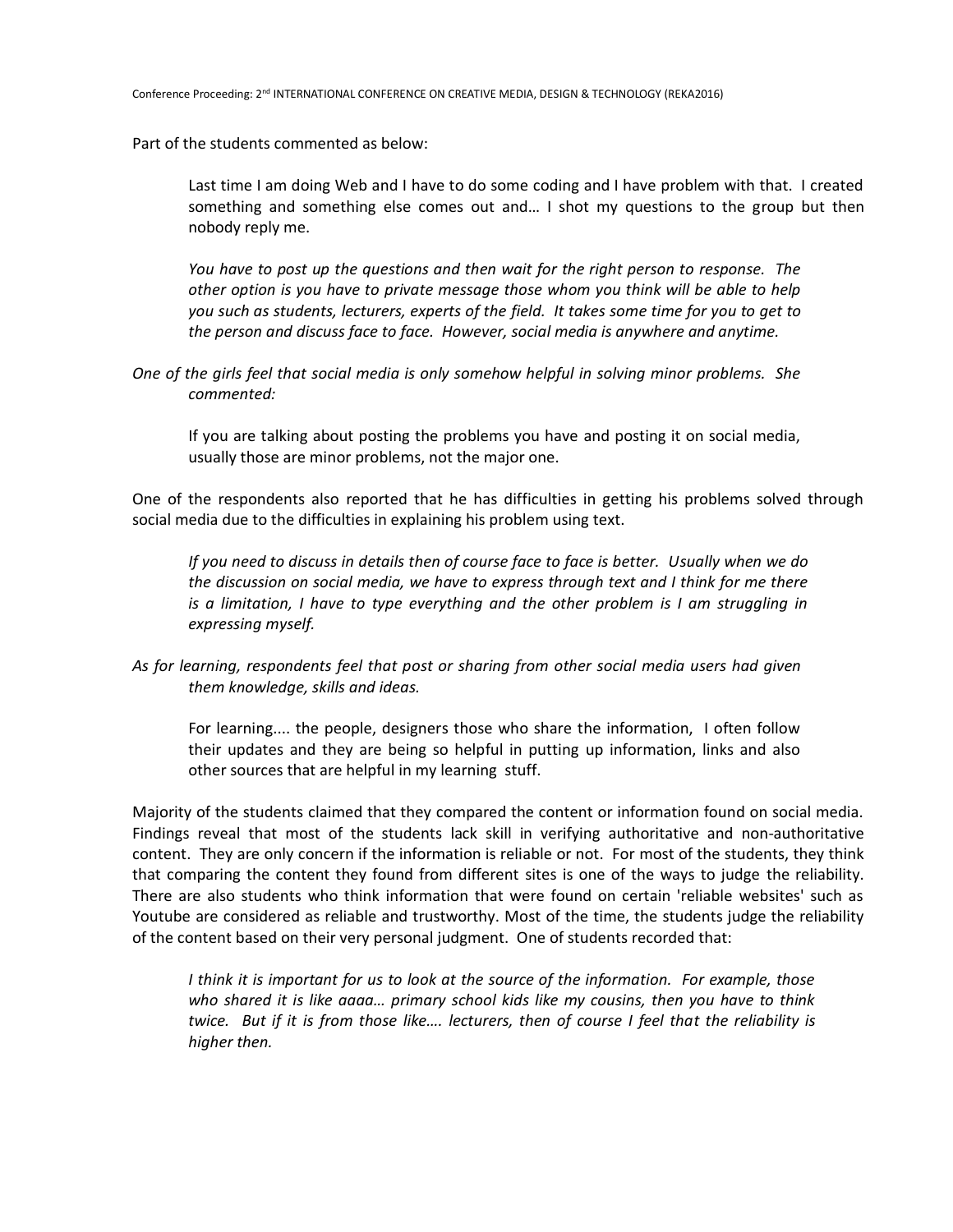Conference Proceeding: 2<sup>nd</sup> INTERNATIONAL CONFERENCE ON CREATIVE MEDIA, DESIGN & TECHNOLOGY (REKA2016)

Another student stated:

S*ince Youtube has the policy, the law to protect it now, so since I can get them on Youtube, then it could be something right already.* 

## **Meaningful participation**

Apart from sharing and receiving information on social media, students feel that social media is also a space that assists them for projects' collaboration. However, the collaboration is limited to their own coursemates most of the time. Most of the respondents use social media as a tool for having discussion when it comes to collaboration. Students claimed that they play a role as an observer rather than taking initiative to take part in other activities on social media. One of the students noted:

*Collaboration….Yes, among the course mate. We do something for promotional, publicity…that's all. I don't work so much with others on social media apart from the course work.* 

Students have different views on how their participation or creative projects on social media benefit the society and themselves. Some students are quite uncertain about this, some students feel that their work will more or less carry some weight. There are also some of them who lack the confidence in their own work. They feel that their work will not be able to bring any impact to the society. Some of the respondents commented:

*I think if I post it up, more or less of course it will benefit certain people or the society. Is just the matter of more or less.*

*I think it is more on promoting or sending certain messages. I try to make most of the projects I do to be something that can benefit the society but sometimes… the problem is how many of them who have seen the projects can receive the message clearly?* 

*I don't know yet. Maybe yes maybe no because they might just view my work on the social media without leaving me any comment.* 

Most of the students feel that their participation on social media brings improvement in terms of knowledge and skills. As mentioned earlier, most of them spend a lot of time in observing and looking through what their contact had shared on social media. Therefore, they gain some extra knowledge other than their own discipline through sharing of these. One of the girls comment as below:

*It brush up my skills. More on skills and techniques. Also… I think yes because most of the time I learnt something and at the same time I get to know some people as well. It is like… cross discipline and I actually learnt something which are out of my own field too.* 

Students also feel that their participation and interaction with others on social media help to increase their level of confidence and getting mental support. One of the students mentioned that the work of other creative designers motivate him to work harder and make his own artwork better.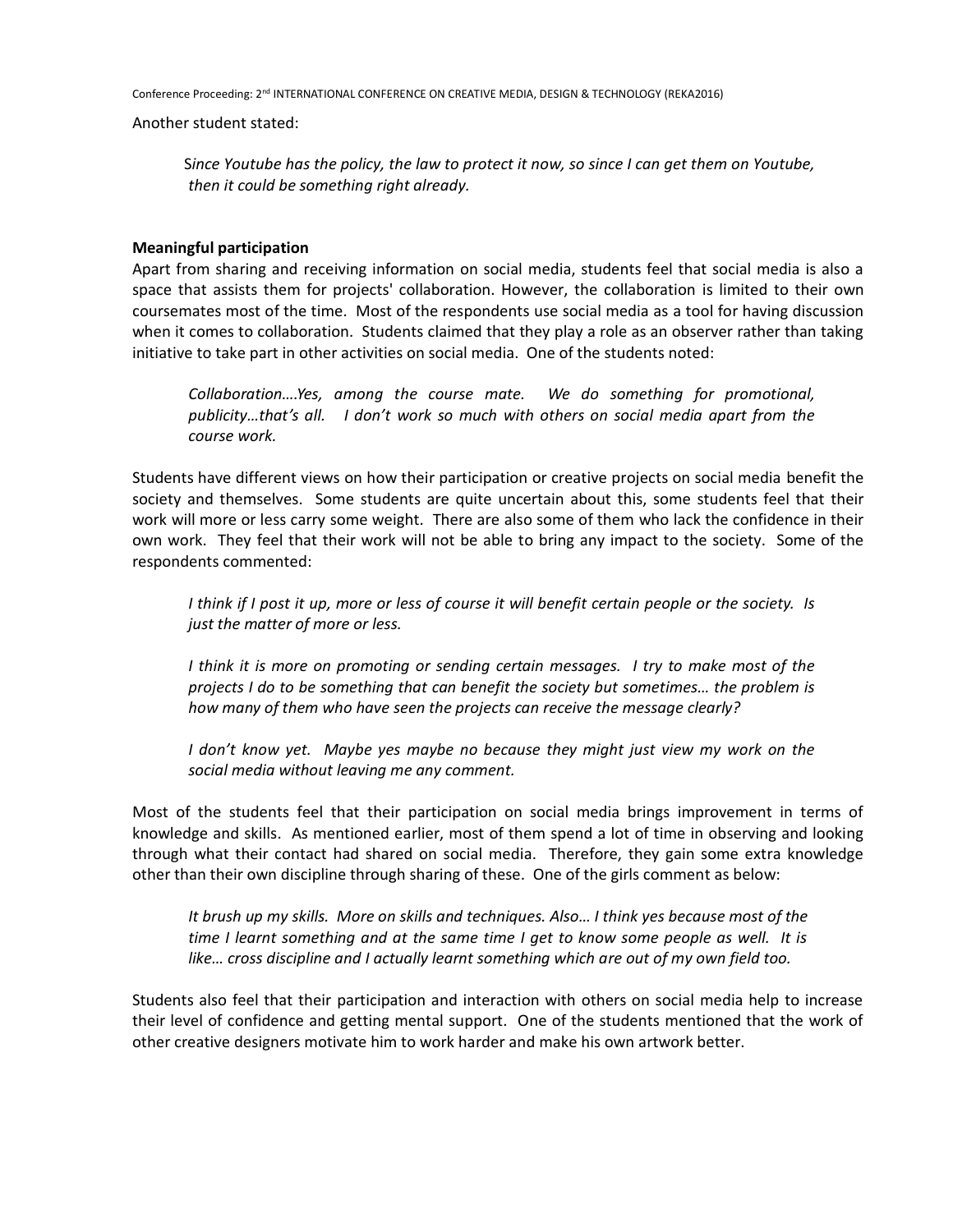*When I look at other users' project, the passion of doing a better work will increase..from there, I try to improve and develop and this happens from time to time. It actually created that kind of motivation which makes me more competitive.* 

Findings also reveal that some of the students use social media as one of the tool to promote themselves.

*Yes. If I upload my artwork, there are some directors, art director who like your work, then they can hire you. But as I mention just now also, Facebook and social media is not the only one platform you can have. The other good thing is Facebook can make things work very fast. For example, your artwork can go to those directors who are looking for talented people very fast and also they can contact you fast to get you to work with them or interview. Compare to you have to knock on the door, sending resume and asking for the job, this is really fast.* 

#### **DISCUSSION**

The collected data revealed that students are digitally competent in various kinds of interactions and online activities on social media. Students look forward to get helpful feedbacks and comments from their contacts, however the quality of interaction is highly dependent on whom the students are connected to on social media. Besides, students' interactions with international contacts are lower compared to their interaction with local contacts. Experience of students who manage to achieve and get comments from international contacts as well as from the professional shows that participation in events and activities are important factors to achieve this. Data revealed that social media is a medium that give convenience to students in making time arrangement with their contacts on events and meetings. The students also claimed that social media provides them a platform to exhibit their work to gather views for further improvement. However, various kinds of skills and knowledge are needed for getting the 'correct connection'. Besides, advanced skill on approaching, questioning, and managing is also highly needed in getting helpful connection, helpful feedback, and helpful comments. Through social media, students are sharing and receiving information on creative arts in their own way. Even though the students are able to locate creative artwork information which is relevant to their project, findings also showed that they are not able to differentiate between authoritative and non-authoritative content. Apart from this, students are also not fully assessing the reliability of information. Moreover, students' lack of skills in understanding information gathered from the social media and not able to relate the information found with their own projects. This basically means it is a bit risky for them to use the information found on social media. They are not able to judge when they come across information which shows different views and perspectives. Given that there are potential dangers for applying information found on social media to their studies or projects, it is important for students to be critical while they share, evaluate, manage and use information found on the social media. The findings reveal that students' skills and knowledge is essential in this digital age as information can be created and shared on the social media by anybody. When students face difficulties in their creative projects, they still prefer face to face discussion compared to looking for solutions on social media. Even though the students are exposed to different views and references on social media, they still feel that the social media is not able to help in solving major problems in creative projects especially problems that are technically related. Using text to explain and understand is also one of the restrictions for problem solving by using social media. In view of that, social media is not the first choice for students as a problem solving tool. On the other hand, data shows that students gained new knowledge, idea and skill through the sharing by their friends. However, due to the lack of ability in differentiating between authoritative and non-authoritative information this will also put them at risk. As mentioned earlier, lack of skills will restrict the use of social media as a platform for learning and creative project development.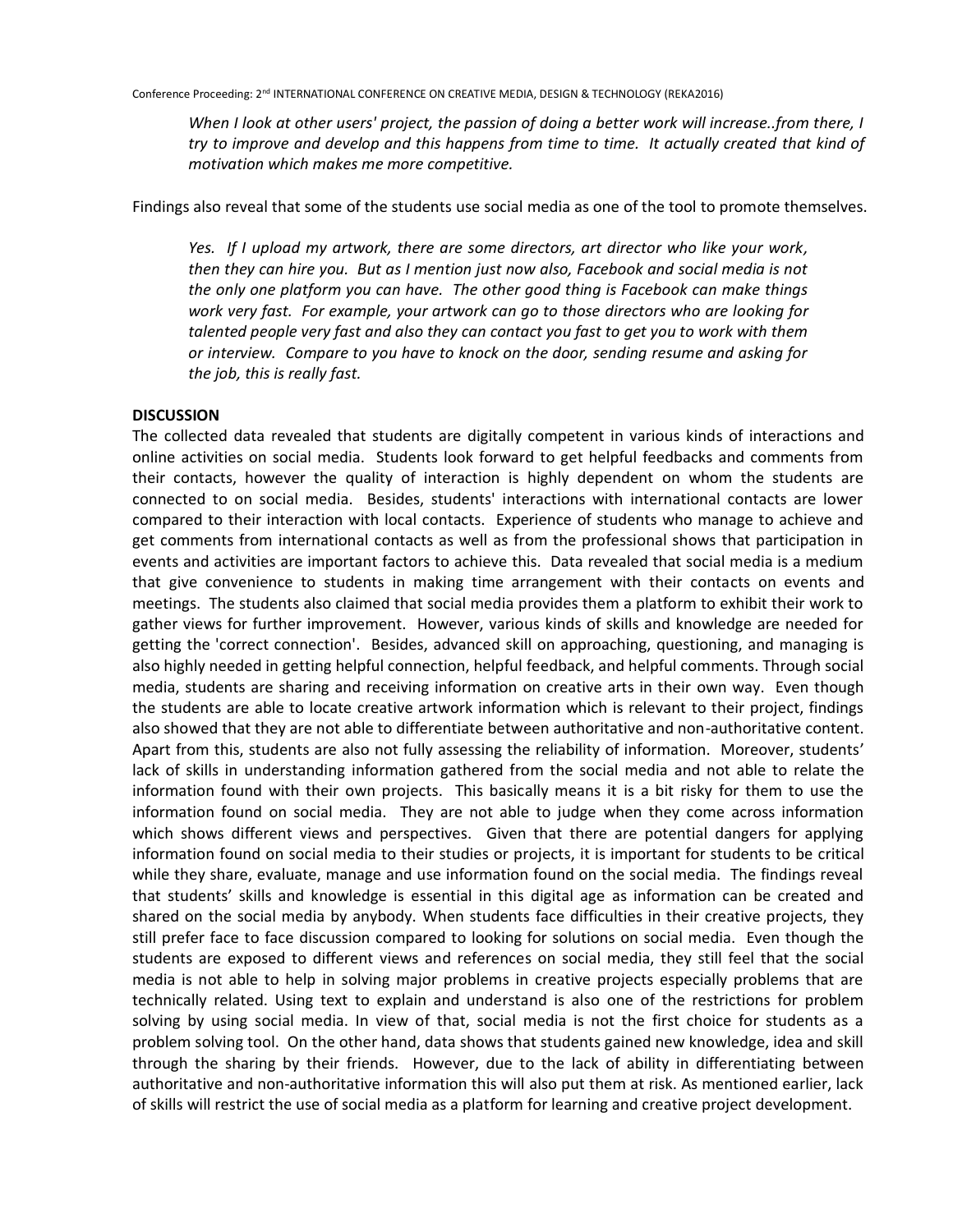The data reveals some of the students have very low confidence on their own skills and knowledge and this restricts their participation on the social media to a certain extend. They feel that their work has not achieved the standard for uploading on the social media for sharing and discussion. Students have different views on their own patterns and impact of participation. Through the sharing and interaction with their contact especially those who are of the same background, students gain support, inspiration and motivation. As for those who interact with contacts from different background and culture, students claimed that the social media provides a space for learning something new which are not directly related to their work but it could be a reference and guidance for their future projects. The study shows that students use social media as a platform showcasing their artwork in the hope of getting opportunities for job and chances of collaboration. As a whole, social media is helpful to a certain extent for creative arts learning and creative artwork development. The study has stressed the importance of digital competency among creative art students in this digital era. There is a need for discussions on how creative arts students' digital competencies can be improved in order to benefit them in learning and artwork development.

#### **CONCLUSION**

The strength of social media applications is that they offer an assortment of tools that learners can mix and match to best suit their individual learning styles and increase their academic success (Grover & Stewart, 2009) Callaghan and Bower's (2012) research demonstrated the critical role of the teacher in creating engaging and effective online learning in social networking environments. They argued that social networking environments promote greater levels of student motivation and engagement, and enable students to use higher order thinking. This study provides a picture of how interactions and activities are done on social media by creative arts students. Many of creative arts students are engaged in social media from time to time and social media has become an additional platform for learning. Active involvement of creative art students is partly due to social media applications in sharing of artworks in different forms. Students are comfortable with Facebook and creativity is conducive in spaces where learners are emotionally comfortable. While there are many opportunities that are available on social media, students also confront anxiety particularly in relation to their ability and standard of artwork. This makes them more restricted when it comes to their participation in terms of contribution to the society and other users. As a conclusion, this study shows that social media is a potential tool for creative learning as well as increasing the exposure of creative arts students to references and resources for artwork development. The module offered by Ala-Mutka is a useful way of tracing the pattern of social media engagement in terms of learning among creative arts students.

#### **REFERENCES:**

- Ala-Mutka, K. (2011) Mapping Digital Competence: Towards a Conceptual Understanding. JRC, European Commission. IPTS, Institute for Prospectice Technological Studies. Luxembourg: Publications Office of the European Union.
- Arnold, N., & Paulus, T. (2010). Using a Social Networking Site for Experiential Learning: Appropriating, Lurking, Modeling and Community Building. The Internet and Higher Education, 13(4)188-196.
- Beqiri, G. (2014) The Impact Of Social Media On Higher Education In Kosovo: The Student's Perspective. Academic Journal of Interdisciplinary Studies. MCSER Publishing, Rome-Italy.
- Budge, K. (2013) Virtual Studio Practices: Visual Artists, Social Media and Creativity. Journal of Science and Technology of The Arts. 5(1).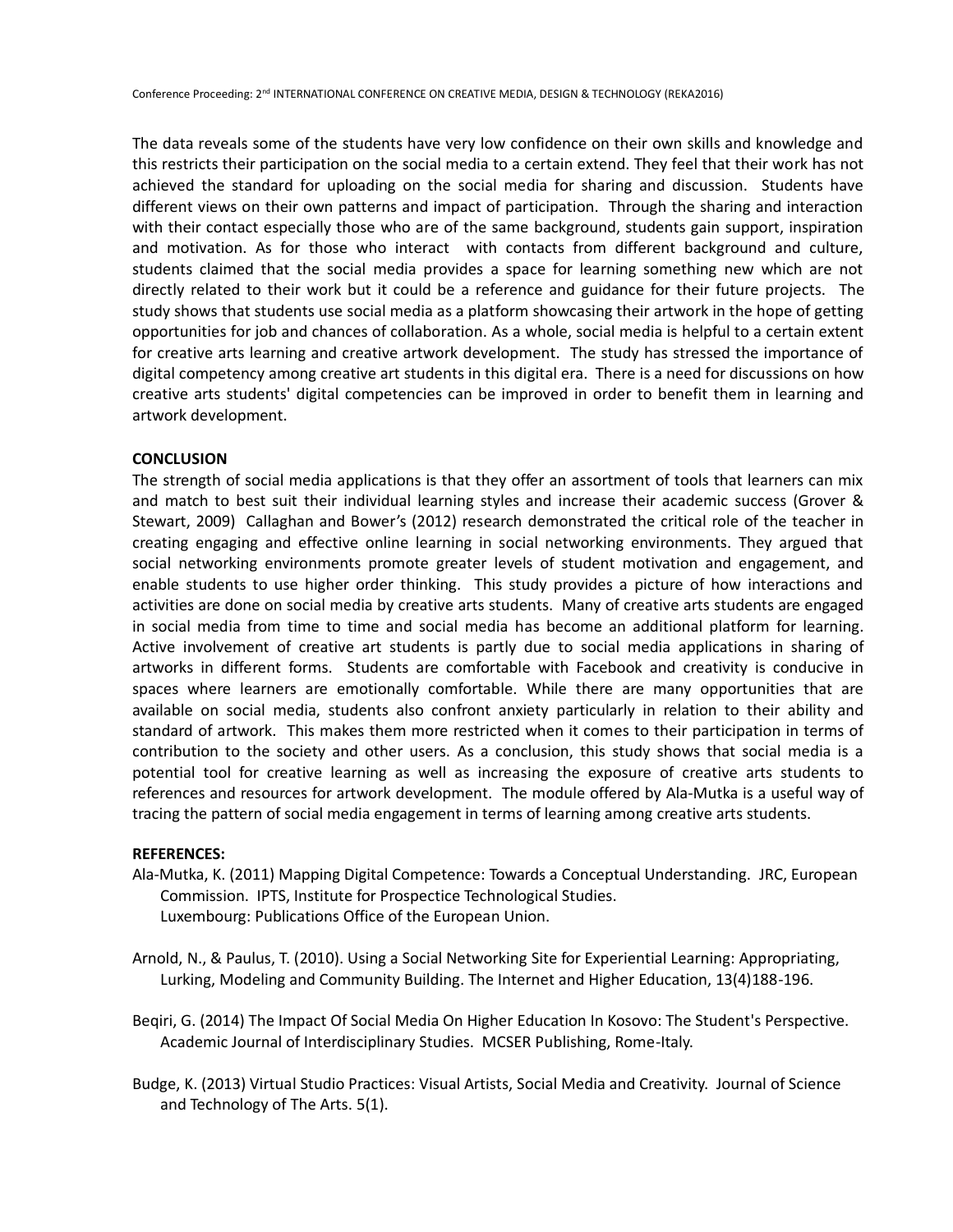- Casey, G. & Wells, M. (2015) Remixing To Design Learning: Social Media And Peer-To Peer Interaction. Journal of Learning Design. Vol. 8 (1)
- Callaghan, N., & Bower, M. (2012). Learning through social networking sites The critical role of the teacher. Educational Media International, 49(1), 1-17.
- Corso, R., Robinson, C-H. (2013) Enhancing Creative Thinking Abilities Through the Use of Social Media. International Journal of Knowledge, Innovation and Entrepreneurship, 1 (1-2), 92-105.
- Dabbagh, N., Kitsantas, B. (2012) Personal Learning Environments, Social Media, and Self-Regulated Learning: A Natural Formula for Connecting Formal and Informal Learning. Internat and Higher Education 15 (2012), 3-8. Elsevier.
- Ellison, N.B., Steinfield, C., Lampe, C. (2011) Connection Strategies: Social Capital Implications of Facebook-Enabled Communication Practices. New Media & Society. XX (X), 1-20. Sage Journals.
- European Commission (2007) The Key Competences For Lifelong Learning A European Reference Framework. European Communities.
- Grover, A. & Stewart, D. W. (2010). Defining Interactive Social Media In An Educational Context. In C. Wankel & M. Marovich & J. Stanaityte *(*Eds.), *Cutting Edge Social Media Approaches To Business Education: Teaching With LinkedIN, Facebook, Twitter, Second Life, and Blogs*. Charlotte, NC: Information Age Publishing.
- Haeryun, C. & Joseph M. P. (2009) Expanding Arts Education in a Digital Age, Arts Education Policy Review, 110:3, 27-34, DOI: 10.3200/AEPR.110.3.27-34

Hargittai, E. & Walejko, G (2008): The Participation Divide: Content Creation And Sharing. In The Digital Age , Information, Communication & Society, 11(2), 239-256.

- Kabilan, M. K., Ahmad, N., & Abidin, M.J.Z. (2010). Facebook: An Online Environment for Learning of English in Institutions of Higher Education. Internet and Higher Education 13. p.p 179-187. Elsevier.
- Lupton, D. (2014). Feeling Better Connected: Academics' Use of Social Media. Canberra: News & Media Research Centre, University of Canberra.
- Moyle, K. (2010) Building Inovation: Learning With Technologies. ACER Press. Australian Council for Educational Research.

MTM London (2010) Digital Audiences: Engagement with Arts and Culture Online. Arts Council England.

- Pearce, N. & Learmonth, D. (2013) Learning Beyond The Classroom: Evaluating The Use of Pinterest In Learning And Teaching In An Introductory Anthropology Class. Journal of Interactive Media in Education. *JIME http://jime.open.ac.uk/2013/12*
- Poople, D. & Ho, S. L, (2011) Digital Transitions and The Impact of New Technology On the Arts. Canadian Public Arts Funders (CPAF) Network.